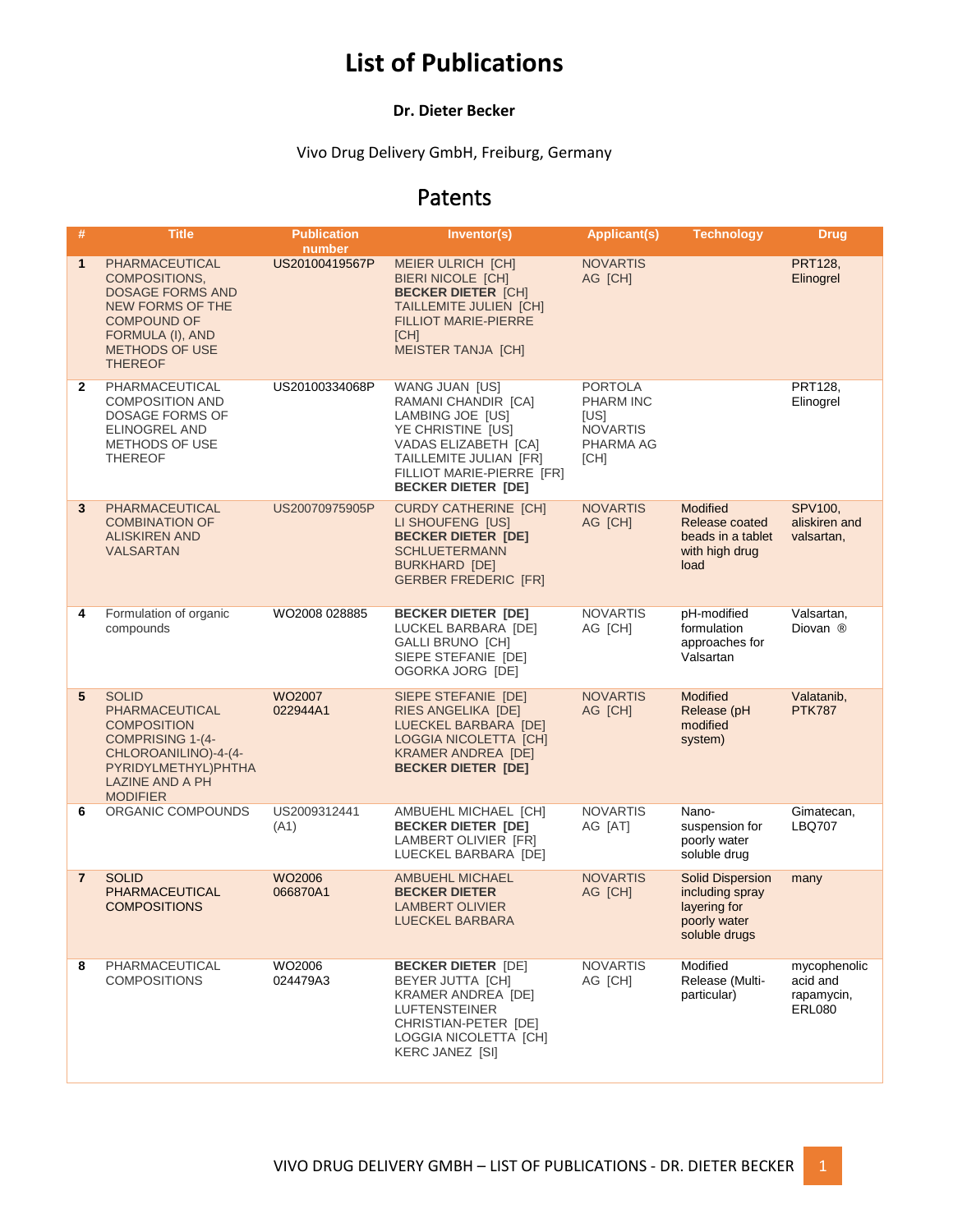| #  | <b>Title</b>                                                                                                                                                                                             | Publication<br>number          | Inventor(s)                                                                                                                                                                                                                                                                            | <b>Applicant(s)</b>        | <b>Technology</b>                          | <b>Drug</b>                                  |
|----|----------------------------------------------------------------------------------------------------------------------------------------------------------------------------------------------------------|--------------------------------|----------------------------------------------------------------------------------------------------------------------------------------------------------------------------------------------------------------------------------------------------------------------------------------|----------------------------|--------------------------------------------|----------------------------------------------|
| 9  | PHARMACEUTICAL<br><b>MULTIPARTICULATE</b><br><b>COMPOSITION</b><br><b>COMPRISING</b><br><b>MYCOPHENOLIC ACID</b><br>OR MYCOPHENOLATE<br><b>SODIUM AND</b><br><b>COMBINATION WITH</b><br><b>RAPAMYCIN</b> | WO <sub>2005</sub><br>034916A1 | <b>BECKER DIETER [DE]</b><br><b>BUERGER CARSTEN [DE]</b><br><b>FEUTREN GILLES [FR]</b><br><b>GUITARD PATRICE [FR]</b><br><b>KRAMER ANDREA [DE]</b><br>LOGGIA NICOLETTA [CH]<br><b>LUFTENSTEINER</b><br>CHRISTIAN-PETER [DE]<br><b>OGORKA JOERG [DE]</b><br><b>OTTINGER HARALD [DE]</b> | <b>NOVARTIS</b><br>AG [CH] | Modified<br>Release (Multi-<br>particular) | <b>Mycophenolic</b><br>acid and<br>rapamycin |
| 10 | PHARMACEUTICAL<br><b>COMPOSITIONS</b><br><b>CONTAINING</b><br><b>TERBINAFIN AND USE</b><br><b>THEREOF</b>                                                                                                | WO2003<br>022267A1             | <b>ALLES RAINER</b><br><b>IDE BECKER DIETER</b><br>[DE]BONNY JEAN-DANIEL<br>[CH]HIRSCH STEFAN<br>[DE]KALB OSKAR<br><b>[DE]KOELLE ERNST ULRICH</b><br><b>IDEIMAYER FRIEDRICH</b><br>KARL [CH]STUETZ ANTON<br>[AT]WILLIAMS ANTHONY<br>[CH]                                               | <b>NOVARTIS</b><br>AG [CH] | Mini tablets<br>(taste masked)             | Terbinafine,<br>Lamisil <sup>®</sup>         |
| 11 | PHARMACEUTICAL<br><b>COMPOSITIONS</b><br><b>COMPRISING</b><br><b>TERBINAFINE</b>                                                                                                                         | WO <sub>2001</sub><br>052895A1 | <b>EUGSTER ANDREAS CARL</b><br>[CH]<br><b>GUITARD PATRICE [FR]</b><br><b>HIRSCH STEFAN [DE]</b><br><b>DIETER BECKER [DE]</b>                                                                                                                                                           | <b>NOVARTIS</b><br>AG [CH] | Mini tablets<br>(taste masked)             | Terbinafine,<br>Lamisil <sup>®</sup>         |

## Publications

| #              | Author(s)                                                                                                                                      | <b>Title</b>                                                                                                                                                                                                                    | <b>Journal</b>                                                                                              |
|----------------|------------------------------------------------------------------------------------------------------------------------------------------------|---------------------------------------------------------------------------------------------------------------------------------------------------------------------------------------------------------------------------------|-------------------------------------------------------------------------------------------------------------|
| 1              | Schönherr, D.; Wollatz,<br>U.; Haznar-Garbacz, D.; Hanke,<br>U.; Box, K.J.; Taylor, R.; Ruiz,<br>R.; Beato, S.; Becker,<br>D.; Weitschies, W.; | Characterisation of selected active agents<br>regarding pKa values, solubility<br>concentrations and pH profiles by SiriusT3                                                                                                    | Eur J Pharm Biopharm 2015;92:155-70.<br>Available from:<br>http://www.ncbi.nlm.nih.gov/pubmed?term=25758123 |
| $\overline{2}$ | Koziolek M, Grimm M, Becker<br>D, Iordanov V, Zou H, Shimizu<br>J, et al                                                                       | Investigation of pH and Temperature Profiles<br>in the GI Tract of Fasted Human Subjects<br>Using the Intellicap(®) System                                                                                                      | J Pharm Sci, online, 2014 Nov 19;1-9<br>Available from:<br>http://www.ncbi.nlm.nih.gov/pubmed/25411065      |
| 3              | Dieter Becker, Jin Zhang,<br>Tycho Heimbach, Robert C.<br>Penland, Christoph Wanke,<br><b>Jeff Shimizu</b>                                     | Novel Orally Swallowable IntelliCap® Device<br>to Quantify Regional Drug Absorption in<br>Human GI Tract using Diltiazem as Model<br><b>Drug</b>                                                                                | AAPS PharmSiTech July 15,2014;<br>Available from: http://dx.doi.org/10.1208/s12249-014-<br>$0172 - 1$       |
| 4              | Sjögren E, Abrahamsson B,<br>Augustijns P, Becker D, Bolger<br>MB, Brewster M, et al.                                                          | In vivo methods for drug absorption -<br>Comparative physiologies, model selection,<br>correlations with in vitro methods (IVIVC),<br>and applications for formulation/API/excipient<br>characterization including food effects | Eur J Pharm Sci; 57:99-151. Available from:<br>http://www.ncbi.nlm.nih.gov/pubmed/24637348                  |
| 5              | Schlack, H., Bauer-Brandl A.,<br>Schubert R., Becker D.                                                                                        | Properties of Fujicalin, a new modified<br>anhydrous dibasic calcium phosphate for<br>direct compression: comparison with<br>dicalcium phosphate dihydrate                                                                      | Drug Development & Industrial<br>Pharmacy. 27(8): p 789-801. 2001.                                          |
| 6              | Matz C., Bauer-Brandl A.,<br>Rigassi T., Schubert R.,<br>Becker D.                                                                             | On the accuracy of a new displacement<br>instrumentation for rotary tablet                                                                                                                                                      | Drug Development & Industrial<br>Pharmacy. 25(2): p 117-130. 1999.                                          |
| $\overline{7}$ | Becker D., Rigassi T., Bauer-<br>Brandl A.                                                                                                     | Effectiveness of binders in wet granulation:<br>comparison using model                                                                                                                                                          | Drug Development & Industrial<br>Pharmacy. 23(8): p 791-808. 1997.                                          |
| 8              | Bauer-Brandl A., Becker D.                                                                                                                     | Evaluation of a conical mill for screening of<br>direct compression formulations.                                                                                                                                               | Drug Development & Industrial<br>Pharmacy. 22(5): p 417-430. 1996.                                          |
| 9              | Brandl M., Becker D., Bauer<br>KH.                                                                                                             | Hemoglobin-liposomes as blood replacement<br>fluid.                                                                                                                                                                             | Drug Development & Industrial<br>Pharmacy. 15(5): p 655-669. 1989.                                          |